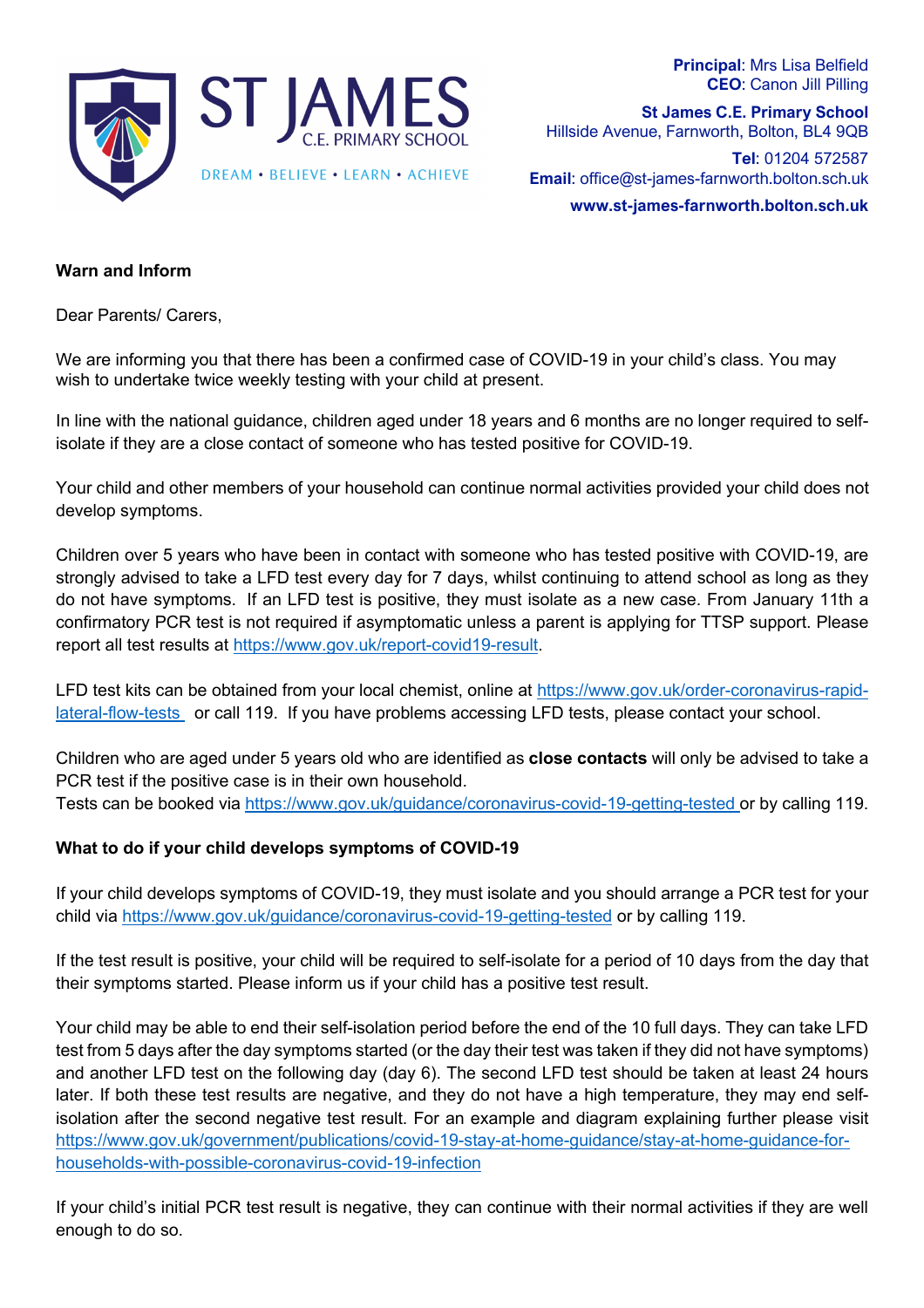

**Principal**: Mrs Lisa Belfield **CEO**: Canon Jill Pilling

**St James C.E. Primary School** Hillside Avenue, Farnworth, Bolton, BL4 9QB

**Tel**: 01204 572587 **Email**: office@st-james-farnworth.bolton.sch.uk

**www.st-james-farnworth.bolton.sch.uk**

Household contacts who are aged over 18 years and 6 months and not fully vaccinated, are legally required to self-isolate and should take a PCR test.

Household contacts who are,

- fully vaccinated
- or aged under 18 years and 6 months
- or have taken part in or are currently part of an approved COVID-19 vaccine trial
- or not able to get vaccinated for medical reasons.

Are NOT legally required to self isolate, but are strongly advised to take daily LFD tests for 7 days. Household contact must isolate if they develop symptoms and take a PCR test.

Household contacts who are aged under 5 years old not legally required to isolate but should take a PCR test.

#### **Symptoms of COVID-19**

If you or someone in your household develops symptoms of Covid-19, isolate and access a PCR test. The most common symptoms of coronavirus (COVID-19) are recent onset of:

- new continuous cough and/or;
- high temperature and/or;
- a loss of, or change in, normal sense of taste or smell (anosmia).

However, people frequently present with a wider range of symptoms. If you or your child feel newly unwell with COVID-19 symptoms, then please access a PCR test. For many people, coronavirus (COVID-19) will be a mild illness.

#### **How to stop COVID-19 spreading**

There are things you can do to help reduce the risk of you and anyone you live with getting COVID-19:

- wear face coverings in crowd places, especially when you are indoors;
- if someone in your household test positive, it is encouraged that household contacts obtain a PCR test and test daily using LFD tests, unless exempt;
- wash your hands with soap and water often do this for at least 20 seconds;
- use hand sanitiser gel if soap and water are not available;
- wash your hands as soon as you get home;
- · cover your mouth and nose with a tissue or your sleeve (not your hands) when you cough or sneeze;
- allow ventilation in the house through opening windows;
- put used tissues in the bin immediately and wash your hands afterwards.